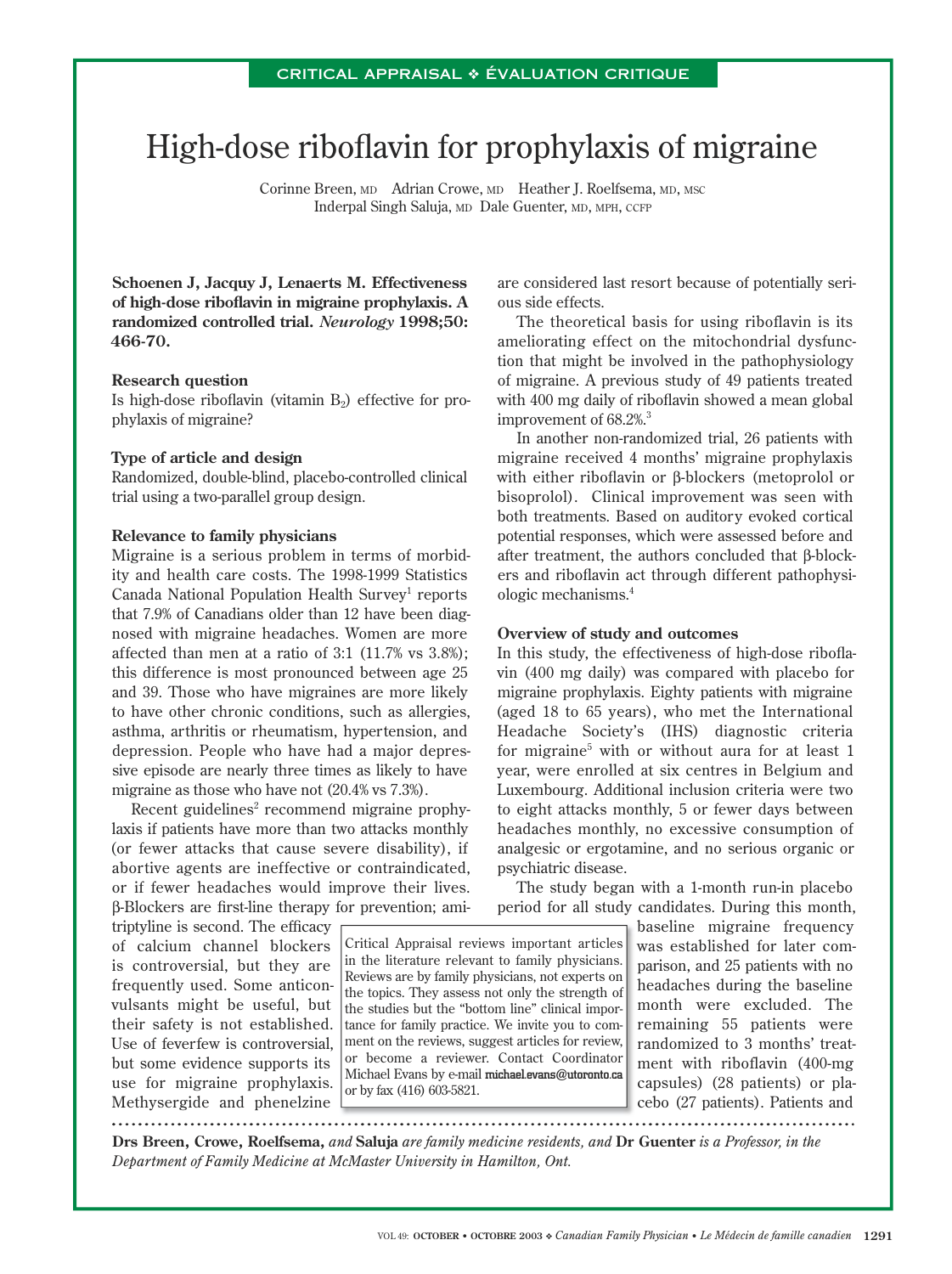investigators were blinded. During the 3-month treatment period, patients kept diaries of migraine attacks: headache severity using a 4-point scale (0—no pain, 1—mild, 2—moderate, 3—severe), nausea and vomiting, duration of headache in hours, and type and amount of acute headache treatment. Compliance was assessed by capsule count, and patient diaries were reviewed monthly. Patients were queried about possible adverse events.

Primary outcome measure was difference between groups in change in migraine attack frequency (number of migraines monthly) during month 4 compared with migraine attack frequency during the baseline month. Secondary outcome measures included reduction of number of migraine headache days; mean migraine severity; mean migraine duration; migraine index (headache days plus mean severity); number of days of nausea and vomiting; and mean number of tablets, suppositories, or injections taken daily. The proportion of patients with at least a 50% improvement was defined for each of headache days, attack frequency, and migraine index. Effectiveness was reported as number needed to treat (NNT) for each of those three parameters and number needed to harm (NNH). Statistical analysis was completed on an intention-to-treat basis.

### **Results**

Baseline characteristics of the groups were similar. In both groups, there were more women (78%); average age was 36 years. Most study patients (78%) had predominantly migraine without aura, had 3.75 migraines monthly, and had headaches lasting a mean of 32 to 36 hours. Average duration of disease was around 13 years.

There was a statistically significant reduction in migraine attack frequency (primary outcome) in the riboflavin group compared with placebo. Migraine attack frequency was decreased in each of the treatment months compared with the baseline month  $(P < .01$  for all 3 months). Patients in the riboflavin group had an average of two fewer migraines monthly  $(P = .0001)$ . In the final month, the riboflavin group also had the following statistically significant improvements: three fewer migraine days  $(P = .0001)$ , decreased severity on the 4-point scale  $(P = .031)$ , decreased migraine index (*P* = .031), decreased migraine duration  $(P = .018)$ , and fewer days with nausea or vomiting  $(P = .016)$ . There was no difference in medication use.

When data from all months of intervention were pooled, difference in attack frequency (*P* = .005), headache days  $(P=.012)$ , and migraine index  $(P=.012)$ 

were the only variables that remained statistically significant. In the placebo group, there was no significant change in any outcome variable.

The NNT to achieve at least 50% improvement was 2.3 for headache days, 2.8 for attack frequency, and 3.1 for migraine index. The NNH, based on a single patient who reported diarrhea, was 33.3 for riboflavin. Compliance was excellent, with a mean of 3.5 capsules returned by patients completing the trial. Few adverse events were reported.

#### **Analysis of methodology**

Study methodology is generally strong. The study was prospective, randomized, double blinded, and placebo controlled. Subjects are representative of typical primary care populations in Canada. Characteristics of patients in treatment and placebo groups were similar at the start of the trial. All patients were accounted for; five patients failed to complete the study. Protocol adherence was assessed by capsule count as an objective measure. The study used intention-to-treat analysis. Appropriately, the Mann-Whitney U test was used to detect differences between groups. Finally, despite the small number of subjects enrolled, clinically and statistically significant results were found.

The study design has several limitations. Few comorbidities were reported: they would be helpful for assessing relevance to typical family practice populations and, in a larger study, for controlling for potential confounders. Although reported adverse effects were few, detailed diaries of side effects were not kept. Study outcomes are clinically relevant. While it was appropriate to use self-reported outcomes for a clinical problem without objective findings, an objective measure of functional impairment, such as lost workdays, would have strengthened the results. Finally, a longer study period would clarify the efficacy and side-effect profiles for longer durations of therapy.

# **Application to clinical practice**

This study is important to family practitioners because the intervention has favourable and clinically relevant results, is relatively benign and inexpensive, and is applicable to patients with migraine in family practice. The effect of riboflavin on migraine begins at 1 month, but was maximal at 3 months, when this study ended. The most pronounced effect is shorter migraine attacks followed by fewer migraine attacks. Treatment with high-dose riboflavin is also associated with modest improvement in headache severity, less consumption of antimigraine drugs, and fewer